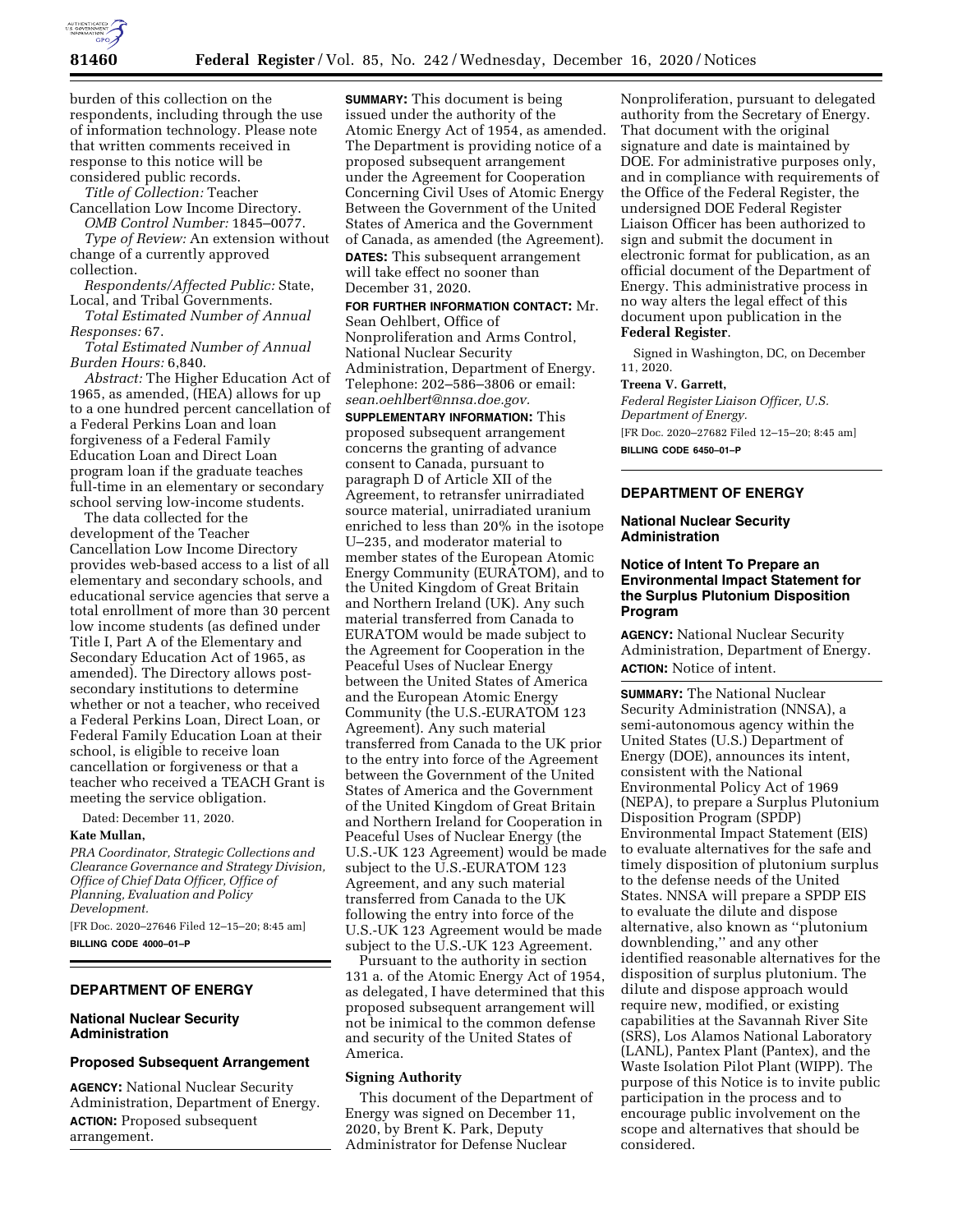**DATES:** The public scoping period begins with the publication of this Notice in the **Federal Register** and continues until February 1, 2021. Comments received after this date will be considered to the extent practicable.

In light of recent public health concerns, NNSA will be hosting an internet- and telephone-based, virtual public scoping meeting in place of an in-person meeting. The date of the meeting will be provided in a future notice posted on the following website: *[https://www.energy.gov/nnsa/nnsa](https://www.energy.gov/nnsa/nnsa-nepa-reading-room)[nepa-reading-room.](https://www.energy.gov/nnsa/nnsa-nepa-reading-room)* NNSA will hold the meeting no earlier than 15 days from the posting of the notice. Public scoping meeting details will also be announced in local media outlets.

**ADDRESSES:** Written comments on the scope of the SPDP EIS, requests to be placed on the SPDP EIS mailing list, and requests for information related to the SPDP EIS should be sent to: Mr. Jeffrey Galan, NNSA NEPA Document Manager, by regular mail at: Mr. Jeffrey Galan, NEPA Document Manager, NNSA Office of Material Management and Minimization, Savannah River Site, P.O. Box A, Bldg. 730–2B, Rm. 328, Aiken, SC 29802; or sent by email to *[SPDP-EIS@NNSA.DOE.GOV](mailto:SPDP-EIS@NNSA.DOE.GOV)* or phone to 803–952–7434.

NNSA invites other Federal and state agencies, state and local governments, Native American tribes, industry, other organizations, and members of the public to submit comments to assist in identifying environmental issues and in determining the appropriate scope of the SPDP EIS. Written and oral comments will be given equal weight and NNSA will consider all comments received or postmarked by the end of the comment period in preparing the Draft SPDP EIS. Comments received or postmarked after the comment period will be considered to the extent practicable. Before including your address, phone number, email address, or other personally identifiable information in your comment, please be advised that your entire comment including your personally identifiable information—may be made publicly available. If you wish for NNSA to withhold your name and/or other personally identifiable information, please state this prominently at the beginning of your comment. You may also submit comments anonymously.

This Notice of Intent, information related to the online scoping meeting (including internet and telephone access details), and instructions on how to participate will be available at the following website: *[https://](https://www.energy.gov/nnsa/nnsa-nepa-reading-room) [www.energy.gov/nnsa/nnsa-nepa-](https://www.energy.gov/nnsa/nnsa-nepa-reading-room)* *[reading-room](https://www.energy.gov/nnsa/nnsa-nepa-reading-room)* and announced in local media outlets.

**FOR FURTHER INFORMATION CONTACT:** For further information about this Notice, please contact Mr. Jeffrey Galan, NNSA NEPA Document Manager, by regular mail at: Mr. Jeffrey Galan, NEPA Document Manager, NNSA Office of Material Management and Minimization, Savannah River Site, P.O. Box A, Bldg. 730–2B, Rm. 328, Aiken, SC 29802; phone: 803–952–7434; or email to: *[SPDP-EIS@NNSA.DOE.GOV.](mailto:SPDP-EIS@NNSA.DOE.GOV)* 

Requests for general information concerning the NNSA NEPA process should be directed to Mrs. Amy Miller, NEPA Compliance Officer, NNSA Office of General Counsel, P.O. Box 5400, Albuquerque, NM 87185–5400; or sent by email to *[SPDP-EIS@NNSA.DOE.GOV.](mailto:SPDP-EIS@NNSA.DOE.GOV)* 

**SUPPLEMENTARY INFORMATION:** NNSA will prepare the SPDP EIS in accordance with the previous version of the Council on Environmental Quality regulations (40 CFR parts 1500–1508, 1978 as amended in 1986 and 2005), as this version was controlling at the time the NEPA process for the SPDP was initiated.

### **Background**

The following is a summary of NNSA's previous NEPA reviews and decisions regarding the disposition of surplus plutonium.

Following the end of the Cold War, the United States in 1994 declared 52.5 metric tons of plutonium surplus to the defense needs of the Nation. In 2007, an additional 9 metric tons of plutonium was declared surplus. Since the mid-1990s, NNSA has prepared several NEPA reviews to evaluate alternative means of assuring that the surplus plutonium would no longer be suitable for use in nuclear weapons. In 1996, DOE completed the *Storage and Disposition of Weapons-Usable Fissile Materials Programmatic Environmental Impact Statement* (DOE/EIS–0229). DOE evaluated deep borehole, immobilization, and reactor alternatives, each with sub-alternatives, for dispositioning surplus plutonium. In a subsequent Record of Decision (ROD) (62 FR 304, January 21, 1997), NNSA documented its decision to (1) immobilize some or all surplus plutonium for disposal in a geologic repository, (2) fabricate some surplus plutonium into mixed oxide (MOX) fuel for irradiation in commercial reactors, (3) consolidate storage of pit plutonium at Pantex, and (4) consolidate storage of non-pit plutonium at the SRS.

In 1999, DOE completed the *Surplus Plutonium Disposition Environmental Impact Statement* (SPD EIS, DOE/EIS–

0283). In the SPD EIS, DOE evaluated immobilization (ceramic and glass) alternatives and MOX fuel fabrication alternatives, as well as siting alternatives for a Mixed-Oxide Fuel Fabrication Facility (MFFF), a pit disassembly and conversion facility (PDCF), and an immobilization facility. In a subsequent ROD (65 FR 1608, January 11, 2000), NNSA documented its decision to pursue a dual track approach for plutonium disposition by (1) immobilizing about 17 metric tons of surplus weapons-usable plutonium, (2) using 33 metric tons of surplus weapons-usable plutonium to fabricate MOX fuel for irradiation in commercial nuclear reactors, and (3) constructing and operating an immobilization facility, a PDCF, and an MFFF at SRS.

On April 19, 2002 (67 FR 19432) and April 24, 2003 (68 FR 20134), NNSA decided to (1) cancel the immobilization program, (2) immediately consolidate storage of plutonium then stored at the Rocky Flats Environmental Technology Site at SRS, and (3) designate 34 metric tons rather than 33 metric tons of surplus plutonium for fabrication into MOX fuel for irradiation in commercial nuclear reactors. In 2008, NNSA decided to construct and operate a Waste Solidification Building (WSB) at SRS to prepare waste from the MFFF and the PDCF for disposal.

In 2015, NNSA completed the Surplus Plutonium Disposition Supplemental Environmental Impact Statement (SPD Supplemental EIS) (DOE/EIS–0283–S2). In the SPD Supplemental EIS, NNSA evaluated the MOX Fuel Alternative, the WIPP Alternative (also referred to as ''plutonium downblending'' or ''dilute and dispose''), and two variations on immobilization for disposition of 6 metric tons of non-pit plutonium and 7.1 metric tons of pit plutonium. This 13.1 metric tons of surplus plutonium, for which a disposition path had not previously been assigned, was in addition to the 34 metric tons NNSA decided to disposition using the MOX approach. In addition, NNSA evaluated options for pit disassembly and conversion. In 2015 (80 FR 80348, December 24, 2015), DOE announced its preferred alternative for the 6 metric tons of non-pit plutonium evaluated in the SPD Supplemental EIS. In 2016, NNSA issued a ROD to dispose of the 6 metric tons of non-pit plutonium using the WIPP Alternative (dilute and dispose) (81 FR 19588, April 5, 2016). Using that approach, NNSA is currently diluting the 6 metric tons of non-pit plutonium with an adulterant using modified or existing facilities, packaging the material as contact-handled TRU